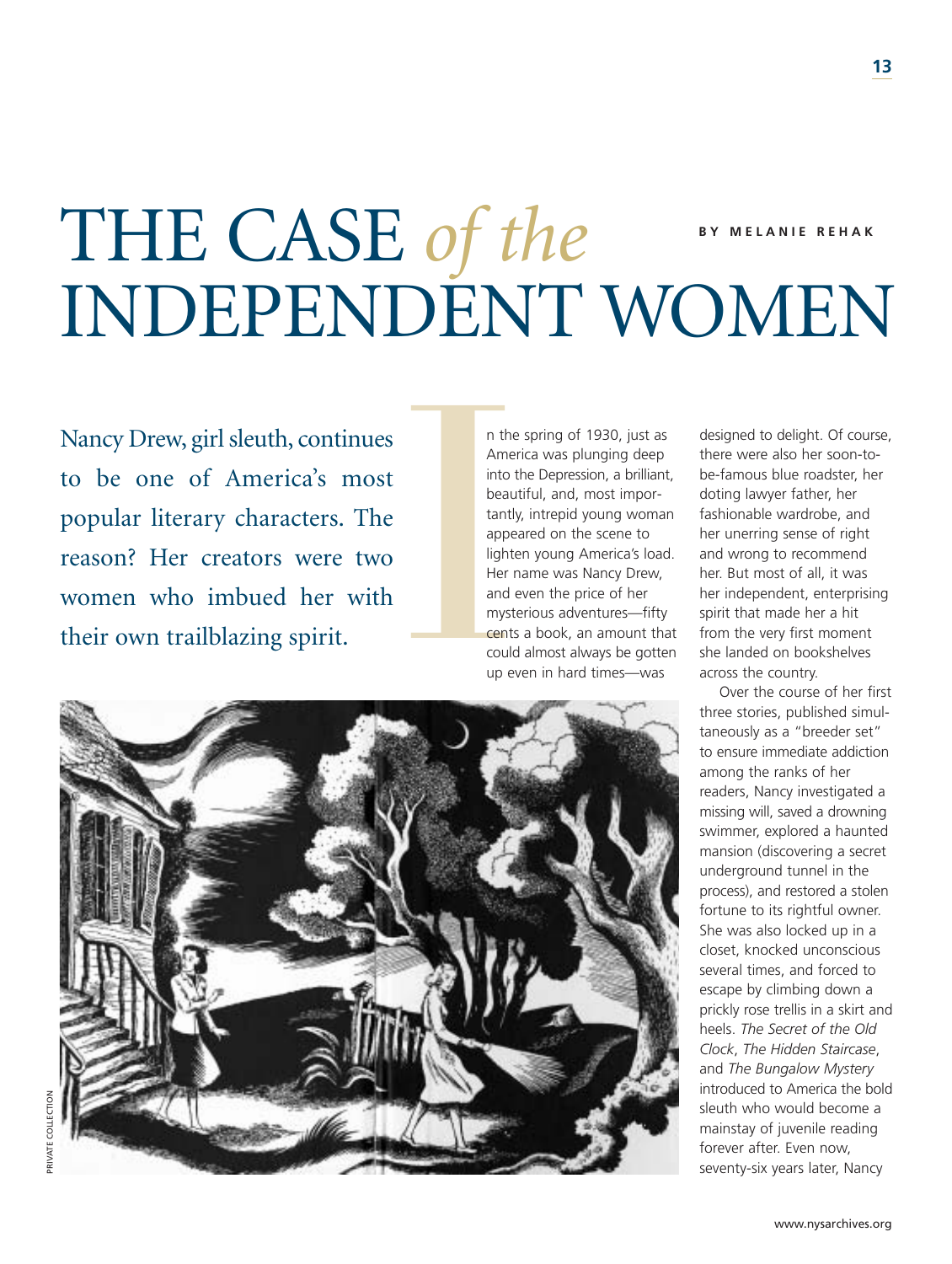NANCY DREW MYSTERY STORIES The Message in the Hollow Oak



**EVEN NOW, SEVENTY-SIX YEARS LATER, NANCY DREW REMAINS A SELF-RELIANCE, QUICK THINKING IN PERILOUS MOMENTS, AND MODISH INDEPENDENCE.** 

# CAROLYN KEE

The Bungalov<br>Mystery

PRIVATE COLLECTION

**RIVATE COLLECTIO** 

symbol of self-reliance, quick thinking in perilous moments, and modish independence. "If I get through, I must depend upon my own initiative," she tells herself during an especially harrowing scene in *The Bungalow Mystery*. Trapped in a ferocious rainstorm and almost killed by a falling tree, she

never loses her cool, and her moxie and charm are as appealing today as they were in 1930.

# **A Heroine Ahead of Her Time**

How did this young detective manage to capture the imagination of American girls so quickly and hold onto it through wars, television, social upheaval, and the Internet? For one thing, she did it by being ahead of her time. She was the first teenage detective of her kind, a girl who, instead of moonlighting as a solver of mysteries while holding a day job as a traditionally feminine nurse or student, was able to devote herself fully to her own interests. She also did it by never even broaching the subject of marriage and motherhood—two topics

Drew remains a Stratemeyer initiated the Stratemeyer initiated the which, it had become clear by the time she made her debut, made girls drop a series faster than a hot potato. Nancy Drew was, above all, a modern sleuth from the start.

> All of this was according to plan. Her inventor was a series book mogul named Edward Stratemeyer, who, thanks to his unrivaled combination of entrepreneurial instincts and imagination, was already a millionaire when he envisioned his blonde, blue-eyed detective. As head of the Stratemeyer Syndicate, a company that produced children's series books by sending outlines to ghostwriters, each of whom wrote under a series pen name, he had dreamed up most of the major series of the previous decades, including Tom Swift (1910), the Bobbsey Twins (1904), and the Hardy Boys (1927). It was when girls began to write in about his boys' series, saying how much they liked them—as well as how much they *didn't* like the "weepy and weak" girl characters in his boys' books—that he realized it was time to give them an adventurer of their own. Stratemeyer imagined Nancy as "an up-to-date American girl at her best, bright, clever, resourceful and full of energy," and along with her, he invented her author, Carolyn Keene.

### **The Women Behind the Man**

The secret of Nancy's success lies in the women behind this famous pseudonym. When Nancy Drew Mystery Stories, he assigned them to a young woman, Mildred Wirt, who was already writing his Ruth Fielding books (needless to say, Ruth fell by the wayside when Wirt got engaged to her long-time beau in the late 1920s). Wirt was a pithy, no-nonsense journalist from Iowa, and she invested Nancy with a good deal of her own gumption, not to mention her award-winning swimming skills and relentless energy.

A good thing, because a mere twelve days after the first three books in the series were published, Edward Stratemeyer died suddenly of pneumonia. His final creation was left in the hands of not only the feisty young ghostwriter he had hand-picked, but his two daughters, Edna Stratemeyer and Harriet Stratemeyer Adams, who took over their father's company when a buyer could not be found. For Harriet, who had attended Wellesley in the years preceding suffrage, it was the opportunity of a lifetime to have the career she had desperately wanted but had been denied by her traditional parents and upper-class